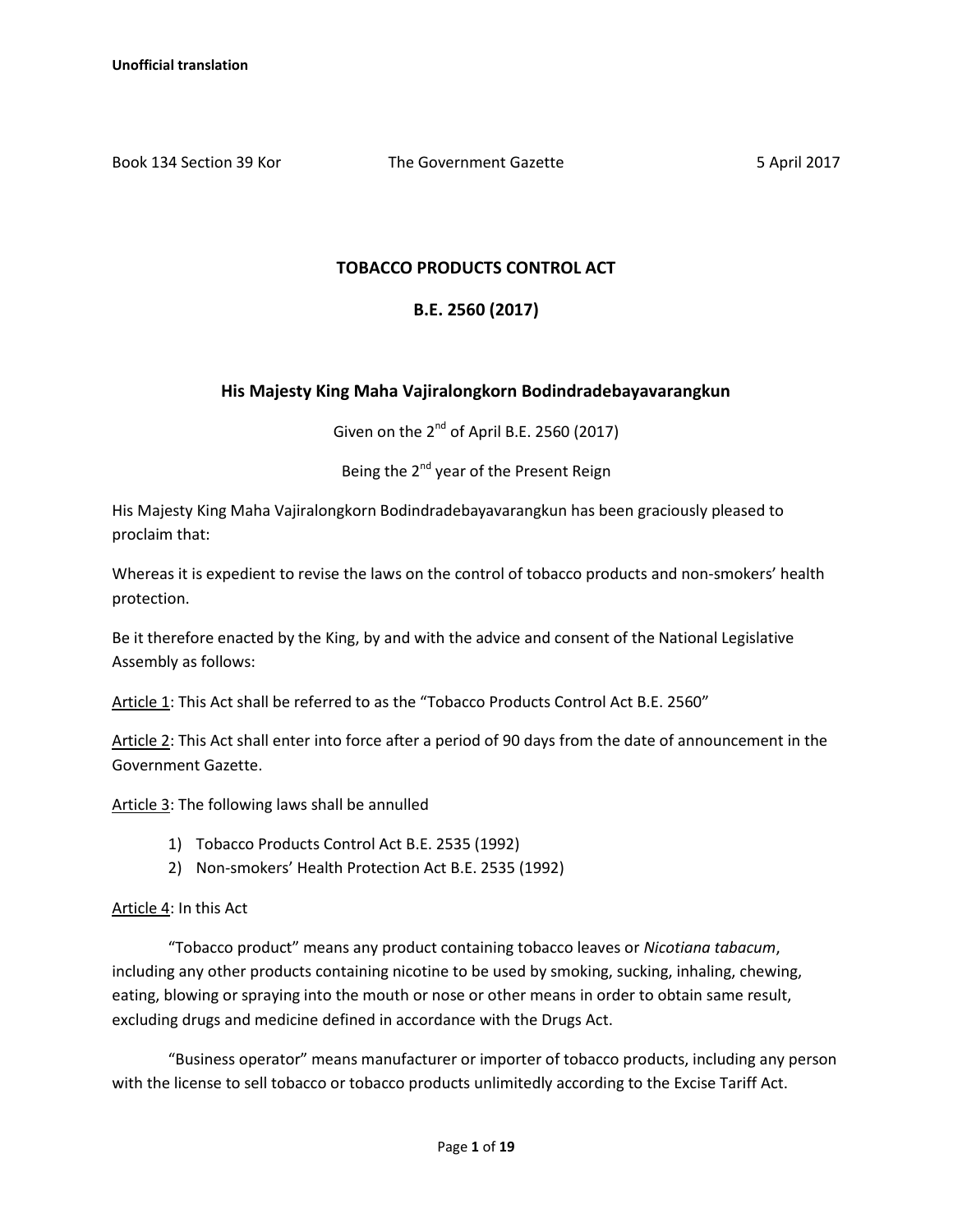#### **Unofficial translation**

"Related person" means any person or organization acting on behalf of a business operator, society or club whose activities include growing, curing and selling tobacco leaves, including any society or club whose members comprise tobacco products sellers.

"Tobacco products dependence" means a condition whereby the body is addicted to regular consumption of tobacco products, rendering the person dependent on such tobacco products.

"Smoking" means any act that creates smoke or vapour from tobacco products, including being in possession of tobacco products which cause smoke or vapour.

"Non-smoking area" means any area where smoking is prohibited.

"Smoking area" means any area within a non-smoking area where smoking is allowed.

"Package" means a pack, a carton, or other packages used to wrap or contain tobacco products.

"Advertising" means an act undertaken by any means to allow the public to see, hear or be informed of a message intended for commercial benefits.

"Marketing communication" means an act undertaken by any means, including promotion, advertisement, news reporting, dissemination of news, sales promotion, exhibition or demonstration at point of sale, direct selling, sales or sales promotion by a specific person and cyber marketing, for the purpose of selling goods or services or image/brand creation.

"Message" means word, picture, animated/motion picture, light, sound, logo or any other means that any person in general can understand.

"Label" means photo, mark, paper or any other things showing product description on the product, container or package; or enclosed or included with the product, container or package, including any document or manual for the product.

"Sale" means selling, distributing, exchanging or giving for commercial benefits.

"Operator" means owner, manager or any person responsible for the operation of a public place, workplace or vehicle considered to be a smoke-free area.

"Public area" means any area where the general public has the right to enter regardless of whether there is or is not an invitation or fee/compensation.

"Workplace" means government offices, state enterprises, other public agencies and private offices or any other places where individuals use to work as prescribed in the Ministerial Regulations by recommendations of the Committee.

"Vehicle" means public vehicle or any other vehicles used to transport individuals.

"Committee" means National Tobacco Products Control Committee.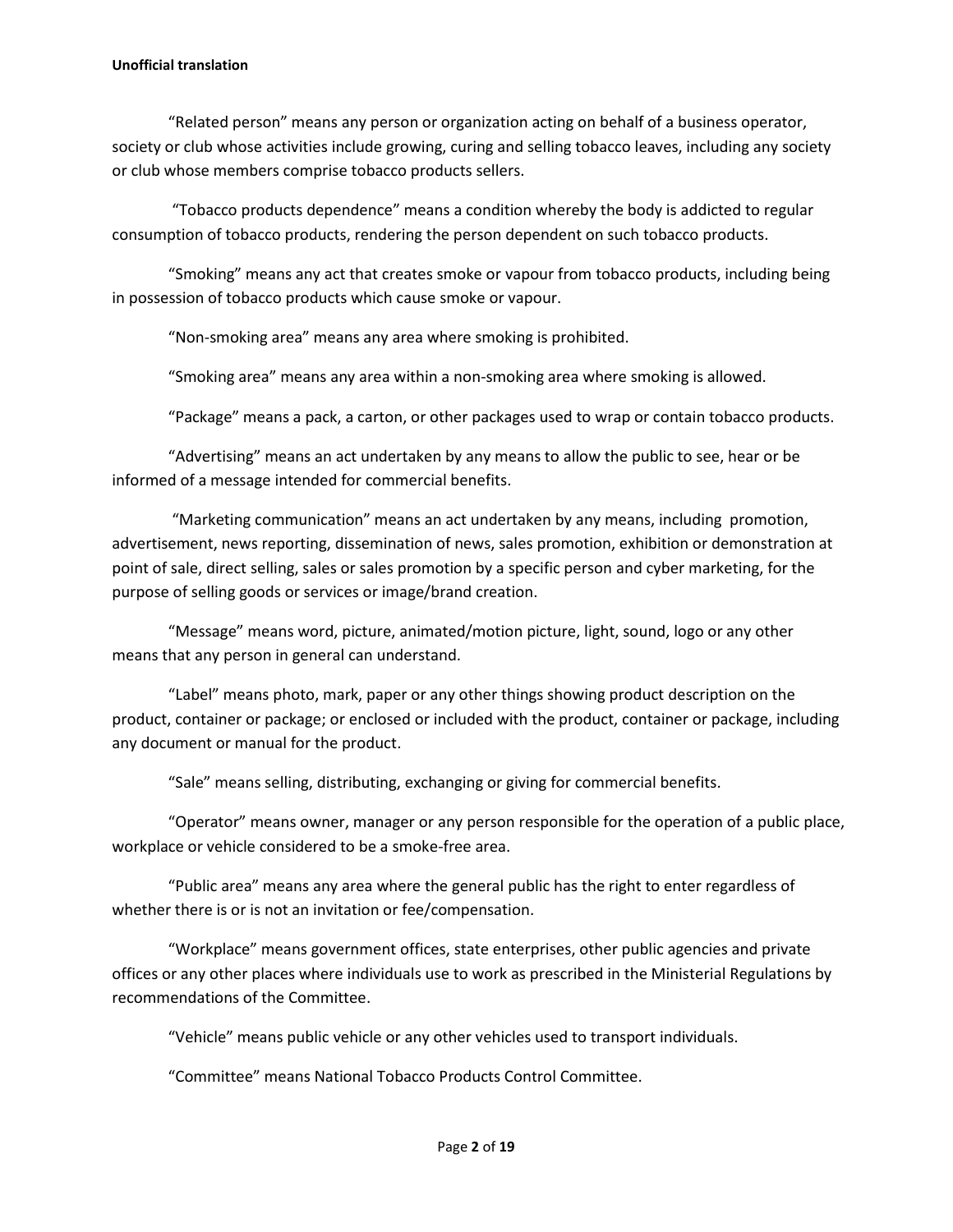"Officer" means a person appointed by the Minister to execute this Act.

"Minister" means the Minister taking charge of this Act.

Article 5: The Minister of Public Health shall be the assigned Minister taking charge of this Act. The Minister shall have the power to appoint officers and announce Ministerial Regulations and Announcements for the execution of this Act, including Ministerial Regulations on fees which shall not exceed the limits set forth in the annex to this Act.

The Ministerial Regulations and Announcements shall come into effect upon announcement in the Government Gazette.

### **Category 1**

### **Tobacco Products Control Committee**

Article 6: There shall be the "National Tobacco Products Control Committee" comprising:

- 1) Minister of Public Health as Chairperson
- 2) Permanent Secretary of the Ministry of Public Health as Vice-Chairperson
- 3) Twelve committee members by position, including Permanent Secretaries of Minister of Finance, Ministry of Social Development and Human Security, Ministry of Tourism and Sports, Ministry of Agriculture and Cooperatives, Ministry of Commerce, Minister of Interior, Ministry of Justice, Ministry of Labor and Minister of Education, Commissioner General of Royal Thai Police, Secretary-General of National Health Security Office and CEO of Thai Health Promotion Foundation
- 4) Five expert committee members appointed by the Cabinet with renowned knowledge, expertise and experience in the area of medicine, public health, law, protection of the rights of women or children and any other areas deemed beneficial for tobacco products control (one member from each area)
- 5) Four expert committee members appointed by the Cabinet, three of whom shall be nominated by non-profit organizations dedicated in public health protection and one of whom shall be nominated by a non-profit organization dedicated in human rights and freedom protection

The Director-General of Department of Disease Control shall act as committee member and secretary and appoint two staff members of Department of Disease Control responsible for tobacco products control to be assistant secretaries.

An acquisition of expert committee member shall be according to the rule, methodology and condition announced by the Minister.

Article 7: Expert committee members shall meet the following criteria and be absent of the following prohibited characters.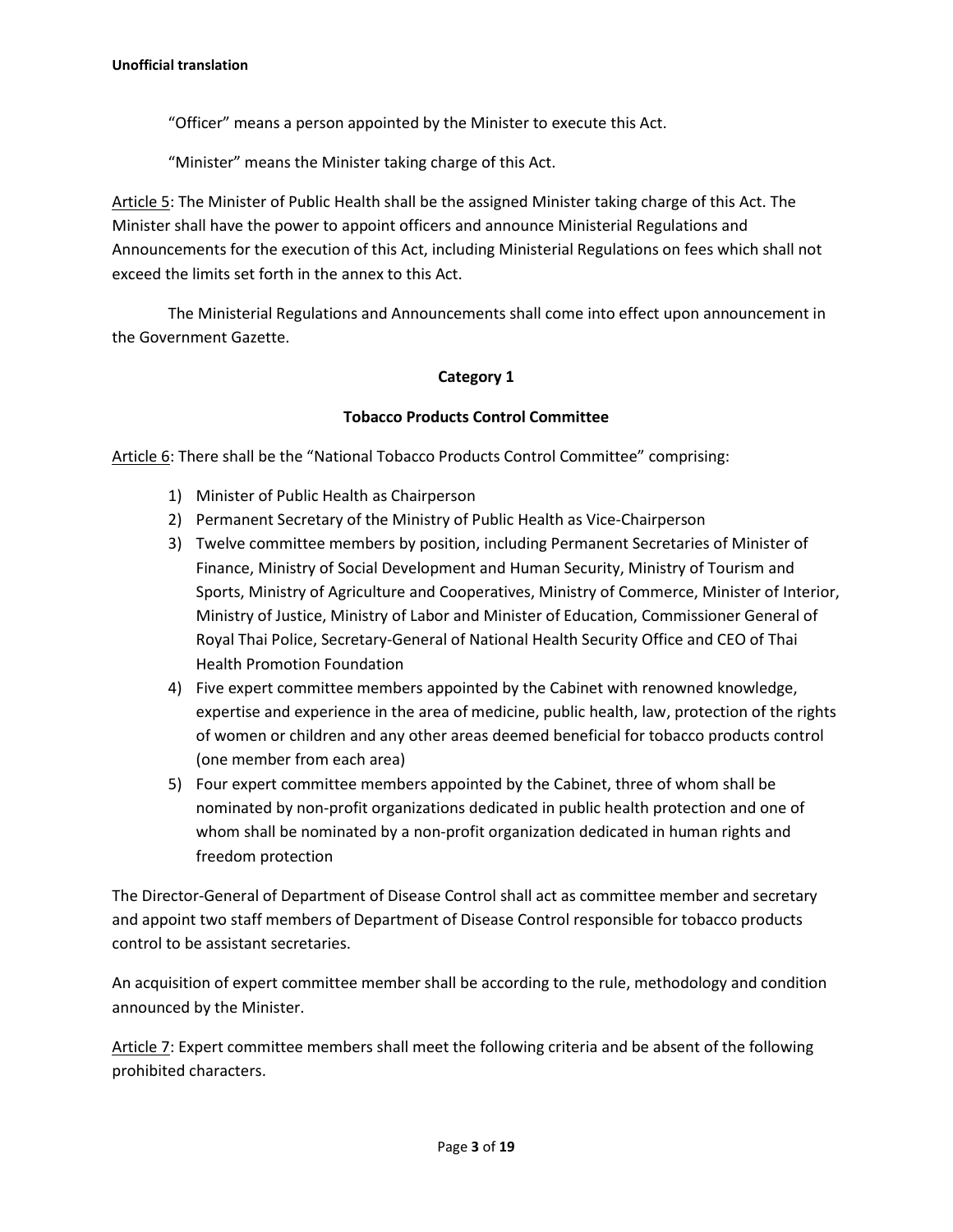- a. Criteria
	- 1) Thai nationality
	- 2) Age not lower than 35 years old
- b. Prohibited characters
	- 1) Bankrupted or was bankrupted for fraud
	- 2) Incapacitated or likewise
	- 3) Was imprisoned by the Court's final judgment except if being found guilty of negligence, petty crime or contempt
	- 4) Was fired, dismissed or discharged from government offices, government agencies or state enterprises due to fraud, severe misconduct or deemed guilty of fraud and misconduct in official business
	- 5) Holds a political position, membership in a board or managerial position of a political party or be its advisor or staff
	- 6) Owns, be a related person or a stakeholder in a business involving tobacco products whether directly or indirectly

Article 8: Expert committee members shall have a term of four years, starting on the day of the appointment. Upon the conclusion of a term, reappointment can be considered though each member cannot hold more than two consecutive terms.

When the term in paragraph 1 is concluded and the successor is yet to be appointed, the expert committee member who the term is concluded shall remain in the position until the new expert committee member will be appointed.

In case that an expert committee member leaves the term before its conclusion, the Cabinet shall appoint a new expert committee member except if the remaining term is less than 90 days in which case it is possible not to appoint a new expert committee member. In this connection, the Committee shall be consisted of remaining committee/expert committee members.

An expert committee member appointed to replace the leaving member shall assume the remaining term of the latter as his/her full term.

Article 9: Besides termination by end of term, expert committee members shall be considered having concluded his/her term in case of the followings.

- 1) Death
- 2) Resignation
- 3) Removal by the Cabinet due to wrongful or fraudulent conduct, misconduct or incompetency
- 4) Having any of the prohibited characters under Article 7

Article 10: The Committee shall have the following powers and responsibilities.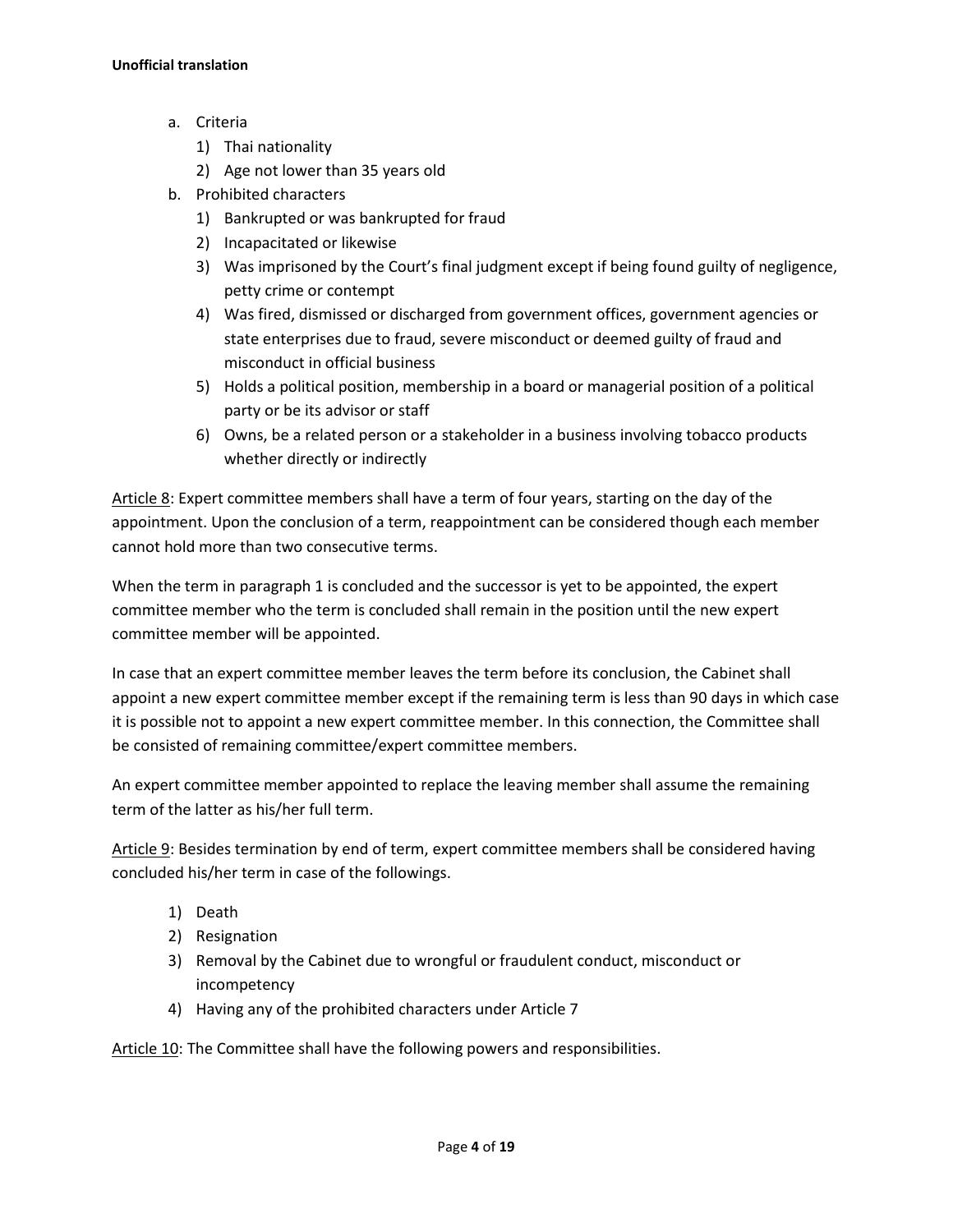- 1) Propose policies and strategic plans about tobacco products control, non-smokers' health protection and treatment and rehabilitation for tobacco products dependence for the cabinet's approval
- 2) Determine tobacco products control and non-smoker's health protection measures along with treatment and rehabilitation for tobacco products dependence as well as provide recommendation, consultation and collaborate with government offices, government agencies, state enterprises and the private sector to implement these measures
- 3) Give advice or recommendation to the Minister, Bangkok Tobacco Products Control Committee, Provincial Tobacco Products Control Committee, government offices, public agencies, state enterprise, private sectors and officers appointed to execute this Act
- 4) Give advice or recommendation on the issuance of Notifications in relation to the execution of this Act
- 5) Monitor, evaluate and inspect work progress of Bangkok Tobacco Products Control Committee and Provincial Tobacco Products Control Committee in implementing policies and strategic plans in to (1) and measures in (2) as well as formulate rules and procedures for reporting
- 6) Formulate rules, procedures and conditions for comparison under this Act
- 7) Perform any other duties as required by the laws to be within the powers and responsibilities of the Committee or as instructed by the Cabinet or Minister

Article 11: Meetings of the Committee shall have no less than half of the members present to be considered a complete quorum.

During a meeting, if the Chairperson is absent or unable to perform his/her duties, the Vice-Chairperson shall act as the Chairperson for that meeting. If the Vice-Chairperson is absent or unable to perform his/her duties, the quorum shall select a member to act as Chairperson for that meeting.

During a meeting, a decision shall be based on the majority rule. One member is entitled to one vote. In case of a tie, the Chairperson shall have an additional deciding vote.

The meeting of the Committee shall be conducted at least two times per year.

Article 12: The Committee shall have the power to appoint Sub-committees to consider or perform any duty as instructed by the Committee.

Meetings of the Sub-committees shall comply with Article 11, mutatis mutandis.

Article 13: In executing this Act, the Committee and Sub-committee shall have the power to instruct, in writing, any person to offer facts or views or submit documents or related information for consideration.

Article 14: In executing this Act, the Committee and Sub-committee shall be considered officer according to the Criminal Code.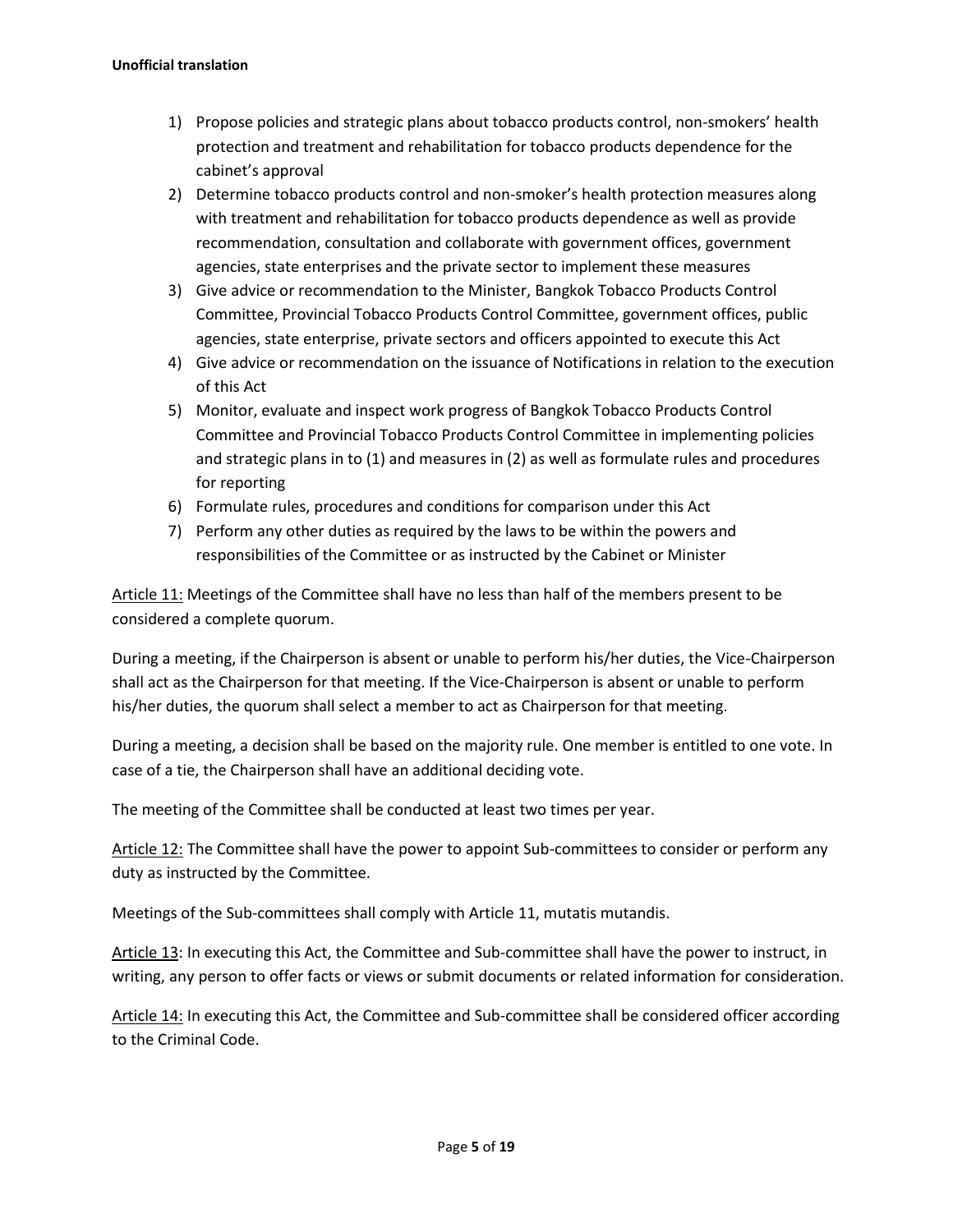#### **Unofficial translation**

Article 15: The Department of Disease Control shall assume the responsibility of the secretariat office of the Committee and Sub-committees, in charge of administrative work with the following powers and responsibilities.

- 1) Formulate policies and strategic plans about tobacco products control, non-smokers' health protection and treatment and rehabilitation for tobacco products dependence for the Committee's consideration, taking into account Thailand's existing international commitments
- 2) Conduct or support studies, analyses and researches on tobacco products control, nonsmokers' health protection and treatment and rehabilitation for tobacco products dependence
- 3) Be a centre of information on tobacco products control, non-smokers' health protection and treatment and rehabilitation for tobacco products dependence
- 4) Coordinate, support and collaborate with Bangkok Tobacco Products Control Committee, Provincial Tobacco Product Control Committee, government offices, public agencies, state enterprises, educational institutions, international organizations and private sectors that are relevant to the execution of this Act, including policies and strategic plans in Article 10 (1) measures in Article 10 (2).
- 5) Perform any other duties as assigned by the Minister, Committee, Sub-committee or as required by the laws to be within the powers and responsibilities of the Department of Disease Control.

## **Category 2**

## **Bangkok Tobacco Products Control Committee**

Article 16: There shall be the "Bangkok Tobacco Products Control Committee" comprising

- 1) Bangkok Governor as Chairperson
- 2) Permanent Secretary of Bangkok as Vice-Chairperson
- 3) Sixteen committee members by position, including Commissioner of Metropolitan Police Department, Director of Bangkok Regional Primary Education Office as assigned by Basic Education Commission of Thailand, Director of Bangkok Regional Secondary Education Office as assigned by Basic Education Commission of Thailand, Bangkok Excise as assigned by Director-General of Excise Department, Director of National Health Security Office for Bangkok, Director of Medical Service Department for Bangkok, Director of Education Office for Bangkok, Director of Social Development for Bangkok, Director of Office of Culture, Sport and Tourism for Bangkok, Director of City Law Enforcement for Bangkok, Director of Health Department for Bangkok, Director of Public Relations Division for Bangkok, representative from Department of Disease Control, representative from Higher Education Commission, representative from Vocational Education Commission and representative from Private Education Commission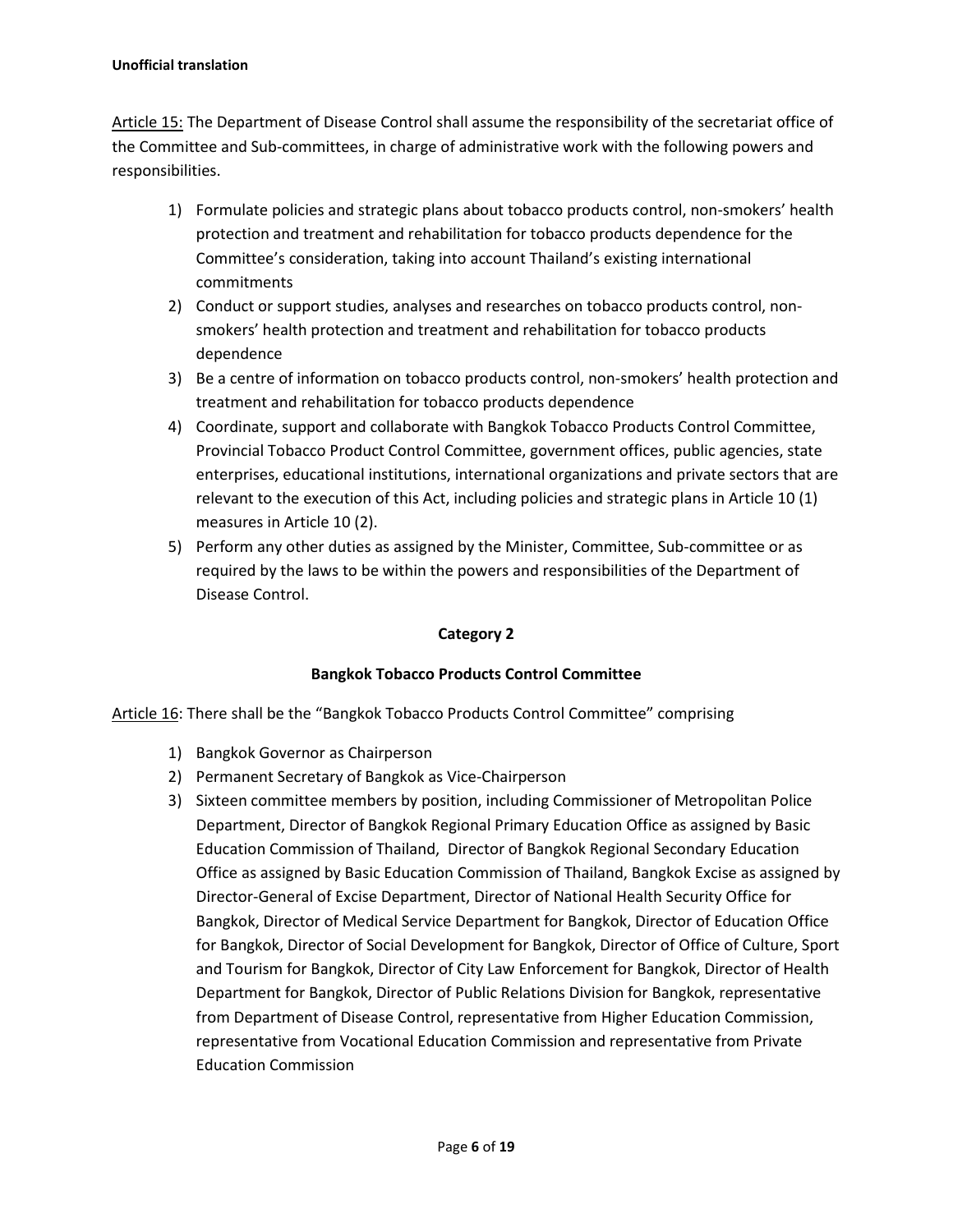4) Six expert committee members appointed by the Bangkok Governor with renowned knowledge, expertise and experience in the area of medicine, public health, law, mass communications or media, protection of the rights of women or children, human rights and freedom protection and any other areas deemed beneficial for health protection (one member from each area)

The Bangkok Governor shall appoint one Deputy Director of Health Department for Bangkok, as committee member and secretary, and two staff from the Health Department of Bangkok, as assistant secretaries.

Article 17: Criteria and prohibited characters of expert committee member in Article 16 (4) shall comply with Article 7. Appointment, term and termination of service of committee members in Article 16(4) shall comply with the rules, procedures and conditions as announced by the Committee.

Article 18: The Bangkok Tobacco Products Control Committee shall have the following powers and responsibilities in Bangkok areas.

- 1) Enforce tobacco products control and non-smoker's health protection law, including treatment and rehabilitation of tobacco products dependence.
- 2) Implement policies and strategic plans in Article 10 (1) and measures in Article 10 (2)
- 3) Stipulate guidelines, monitor, evaluate and inspect the performance on surveillance and prevention of tobacco access by children and youth, reduction and elimination of tobacco products consumption and non-smokers' health protection, and report to the Committee
- 4) Propose recommendations to and coordinate with government offices, public agencies, state enterprises and private sectors concerning tobacco products control, non-smokers' health protection and treatment and rehabilitation of tobacco products dependence
- 5) Propose ideas on enforcement of laws and measures on tobacco products control, nonsmokers' health protection and treatment and rehabilitation of tobacco product dependence to the Committee
- 6) Perform any other duties in relation to tobacco products control, non-smokers' health protection and treatment and rehabilitation of tobacco products dependence as assigned by the Cabinet, Committee or Bangkok Governor

Article 19: The Bangkok Tobacco Products Control Committee shall have the power to appoint Subcommittees to consider or perform any duty as instructed by the Committee.

Article 20: Meetings and performance of the Bangkok Tobacco Products Control Committee and Subcommittees as appointed by the Bangkok Tobacco Products Control Committee shall comply with Articles 11, 13 and 14, mutatis mutandis.

## **Category 3**

## **Provincial Tobacco Products Control Committee**

Article 21: There shall be the "Provincial Tobacco Products Control Committee" comprising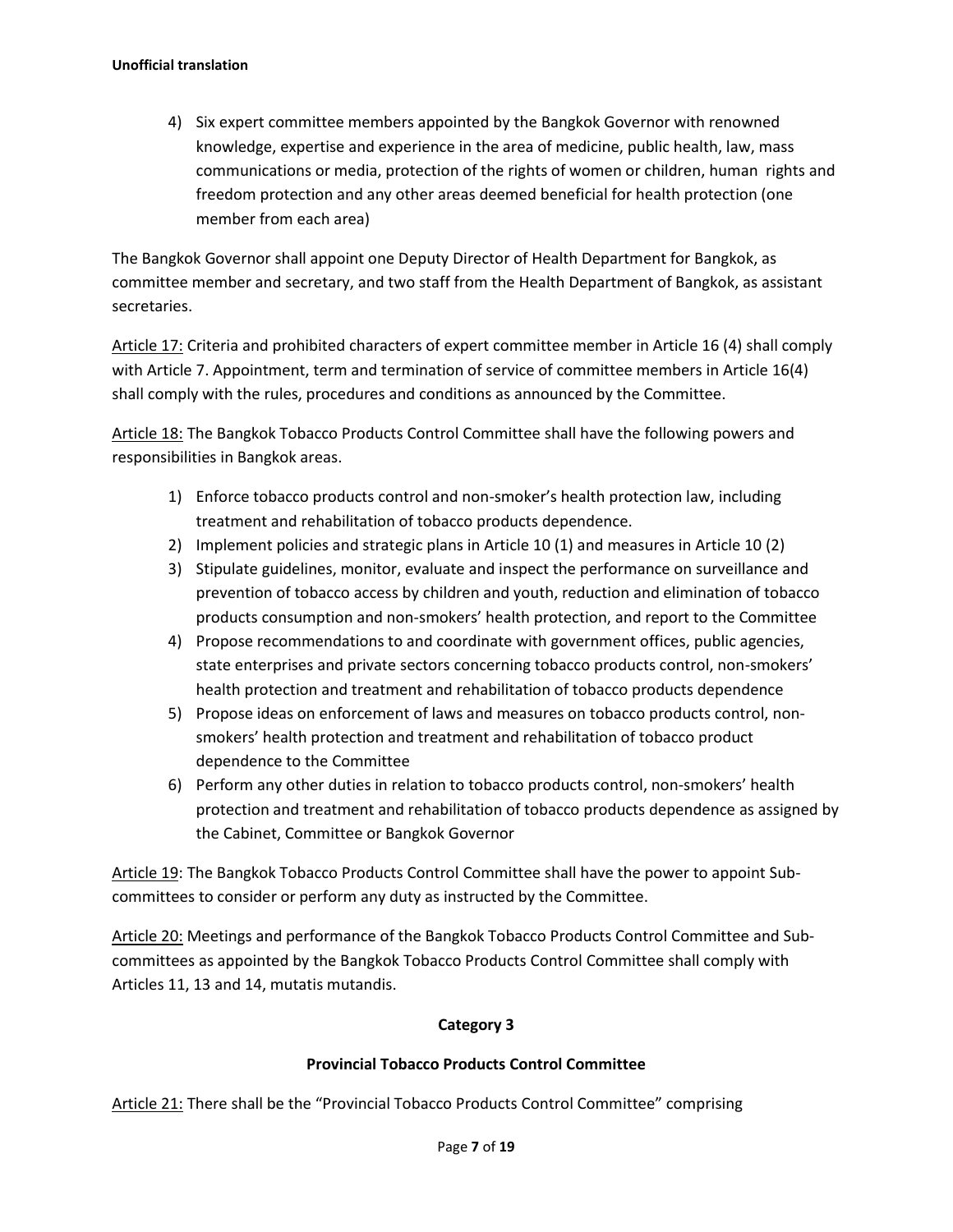- 1) Governor as Chairperson
- 2) Deputy Governor as assigned by the Governor as Vice-Chairperson
- 3) Thirteen committee members by position, including Provincial Chief Public Prosecutor, Provincial Permanent Secretary, Commissioner of Provincial Police Department, Director of Provincial Regional Primary Education Office as assigned by Basic Education Commission of Thailand, Director of Provincial Regional Secondary Education Office as assigned by Basic Education Commission of Thailand, Director of Office Disease Prevention and Control at the province, Provincial Social Development and Human Security Office, Provincial Public Relations, Provincial Excise as assigned by the Governor, Director of National Health Security Office for the respective province, and three Administrators of Provincial Administration Office as appointed by the Governor
- 6) Six expert committee members appointed by the Governor with renowned knowledge, expertise and experience in the area of medicine, public health, law, mass communications or media, protection of the rights of women or children, human rights and freedom protection and any other areas deemed beneficial for health protection (one member from each area)

The Provincial Chief Medical Officer shall be a committee member and secretary and the Governor shall appoint two staff from the Provincial Health Office as assistant secretaries.

Article 22: Criteria and prohibited characters of expert committee member in Article 21 (4) shall comply with Article 7. Appointment, term and termination of service of committee members in Article 21 (4) shall comply with the rules, procedures and conditions as announced by the Committee.

Article 23: The Provincial Tobacco Products Control Committee shall have the following powers and responsibilities in provincial areas.

- 1) Enforce tobacco products control and non-smoker's health protection law, including treatment and rehabilitation of tobacco products dependence
- 2) Implement policies and strategic plans in Article 10 (1) and measures in Article 10 (2)
- 3) Stipulate guidelines, monitor, evaluate and inspect the performance on surveillance and prevention of tobacco access by children and youth, reduction and elimination of tobacco products consumption and non-smokers' health protection, and report to the Committee
- 4) Propose recommendations to and coordinate with government offices, public agencies, state enterprises and private sectors concerning tobacco products control, non-smokers' health protection and treatment and rehabilitation of tobacco products dependence
- 5) Propose ideas on enforcement of laws and measures on tobacco products control, nonsmokers' health protection and treatment and rehabilitation of tobacco product dependence to the Committee
- 6) Perform any other duties in relation to tobacco products control, non-smokers' health protection and treatment and rehabilitation of tobacco products dependence as assigned by the Cabinet, Committee or Provincial Governor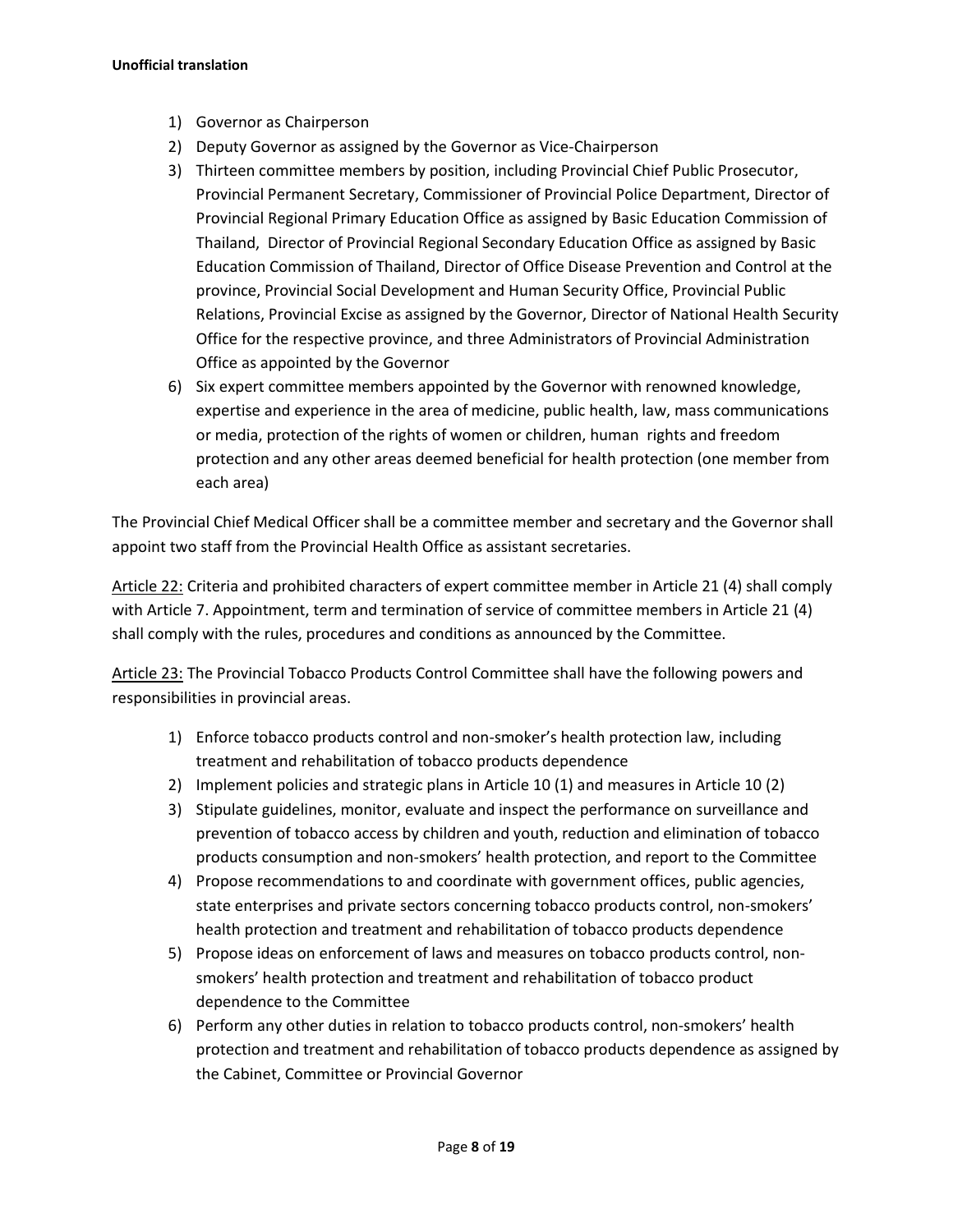Article 24: The Provincial Tobacco Products Control Committee shall have the power to appoint Subcommittees to consider or perform any duty as instructed by the Committee.

Article 25: Meetings and performance of the Provincial Tobacco Products Control Committee and Subcommittees as appointed by the Provincial Tobacco Products Control Committee shall comply with Articles 11, 13 and 14, mutatis mutandis.

## **Category 4**

### **Tobacco Products Control**

Article 26: No person shall be allowed to sell or distribute tobacco products to individuals aged below 20 years.

In case of doubt about a buyer or receiver's age, the seller or distributer shall inspect the buyer or receiver's national ID card or any other proofs of age, depending on circumstances.

No person shall be allowed to order, hire, ask or allow individuals aged below 18 years to sell or distribute tobacco products.

Article 27: For retail sales of tobacco products, no retailer shall be allowed to conduct the followings.

- 1) Sell tobacco products by vending machine
- 2) Sell tobacco products via electronic media or computer network
- 3) Sell tobacco products in areas outside permitted areas as per the license to sell
- 4) Sell tobacco products by distributing, giving as extras, giving, or exchanging tobacco products for other goods, services or benefits, depending on circumstances
- 5) Sell tobacco products by any means that indicate price reductions/sales at point of sale
- 6) Sell goods or services whereby tobacco products are also distributed, given as extras or given, including exchanging of such goods or services with tobacco products, depending on circumstances
- 7) Peddle tobacco products
- 8) Give or offer the right to attend a competition, show, service, raffle, lucky draw or any other benefits as a returning gesture to the buyer of tobacco products or a person brining a package of tobacco products or ticket or any other things related to tobacco products for exchange or redemption
- 9) Display prices of tobacco products at point of sale to induce individuals to consume tobacco products

Article 28: No person shall be allowed to distribute tobacco products as sample products or to promote wide-spread distribution or to induce the general public to consume tobacco products.

Article 29: No person shall be allowed to sell tobacco products in following areas.

1) Temple or place for religious ceremony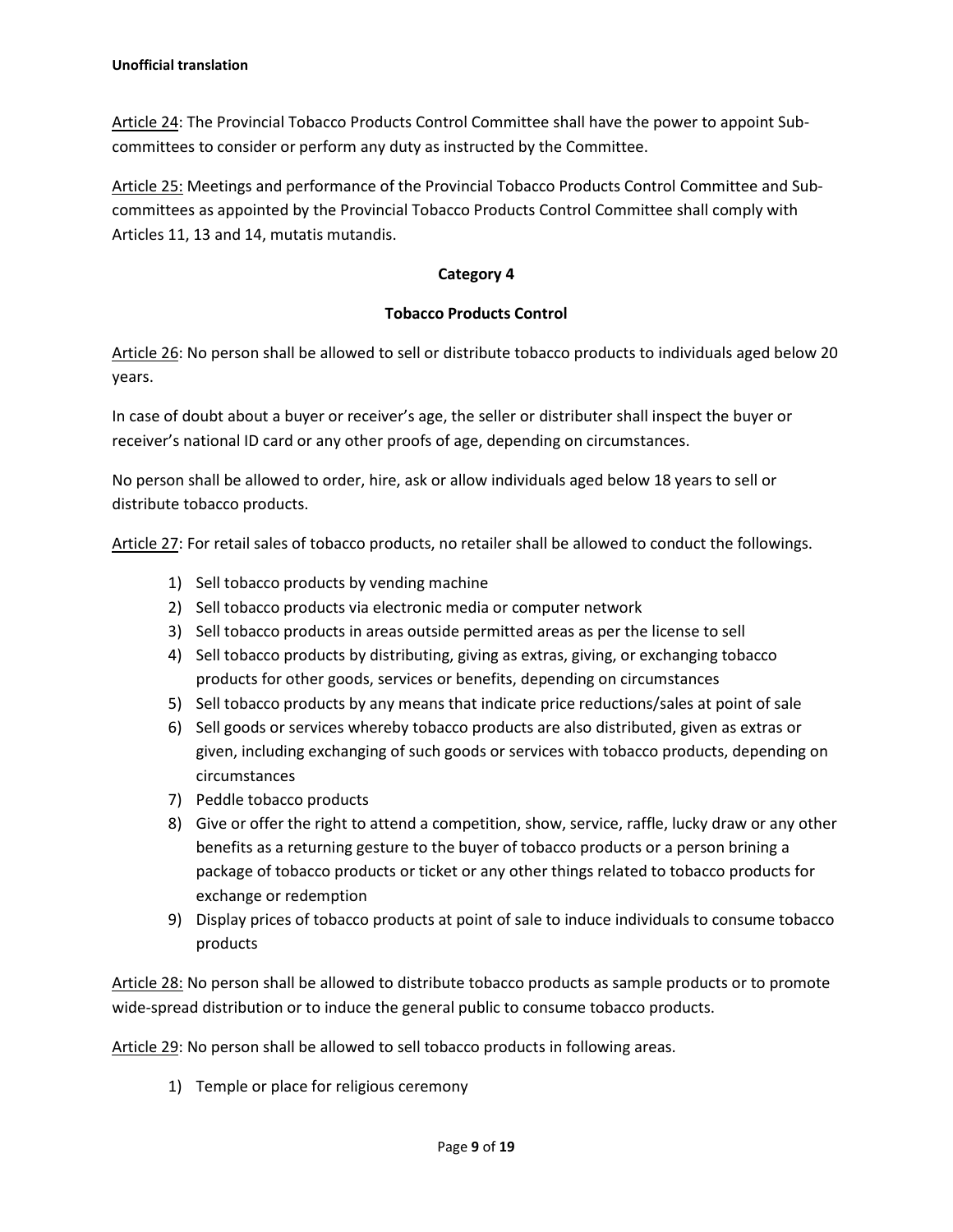- 2) Health service facility, hospital under health service law and drug stores under drug law
- 3) Schools under education law
- 4) Public parks, zoos and amusement parks
- 5) Any other places as announced by recommendations of the Committee

The Minister, upon recommendations of the Committee, may announce a minimum distance from the areas mentioned in first paragraph, to prohibit sales of tobacco products within such distance radius from the prohibited areas. In this regard, the sign or symbol of the prohibited area shall be provided and made visible.

Article 30: No person shall be allowed to advertise or perform marketing communication of tobacco products.

Article 31: No person shall be allowed to display the name or logo of tobacco products, their manufactures or importers or showing any other signs/marks or media to communicate with the public the name or logo of tobacco products or the name or logo of their manufactures or importers of tobacco products, for the purpose of advertisement in the following media.

- 1) In printed matters, tape or television, movie, radio, electronic media, computer network or advertisement board
- 2) In theaters, cinemas or during shows, plays, contests, games, services or any other activities/performances of similar nature
- 3) In other media or places for advertisement or marketing communication as announced in the Ministerial Regulations by recommendations of the Committee

Article 32: No person shall be allowed to display the name or logo of tobacco products or their manufacturers or importers on any non-tobacco products, or use the name or logo of tobacco products, including its editing, as part of another product for the purpose of advertising the name or logo of tobacco products or their manufacturers or importers.

No person shall be allowed to import for sale, advertise or sell the products as mentioned in the first paragraph.

Article 33: No person shall be allowed to advertise products that use the name or logo of tobacco products as their name or logo, including advertisement by using edited name or logo of tobacco products as part of another product's name or logo in ways that may imply the intention to advertise tobacco products.

Article 34: No person shall be allowed to manufacture, sell, import for sale or general distribution, advertise or perform marketing communication for the followings.

> 1) Products having an appearance that can be understood as an imitation of tobacco products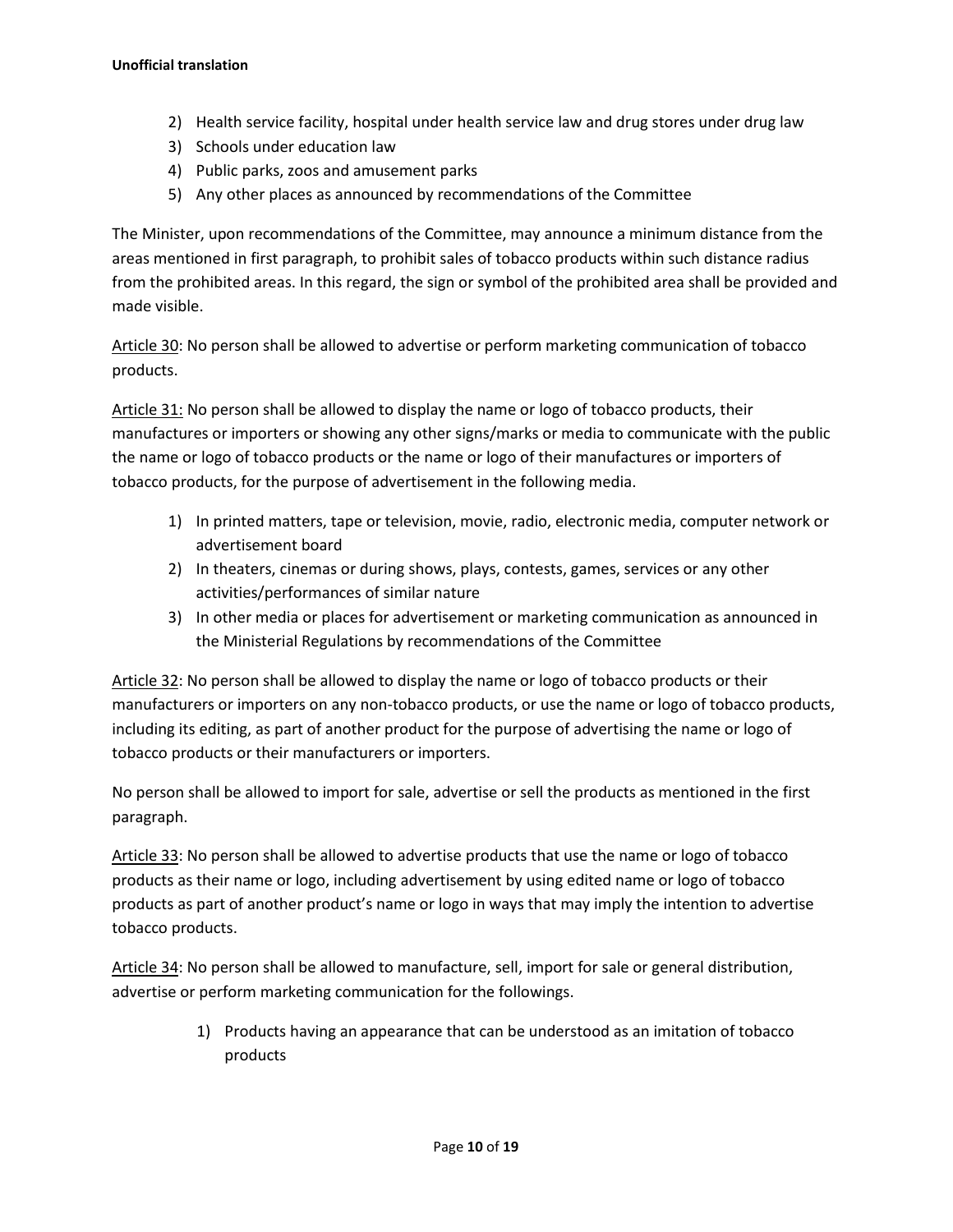- 2) Products that are consumed by smoking which contain ingredients that are harmful to health as announced in the Ministerial Regulations by recommendations of the Committee
- 3) Package of products in (1) and (2)

Article 35: Business operator and related person shall not be allowed to sponsor or support individuals, groups or public and private agencies in any one of the following ways.

- 1) To promote the image of tobacco products, manufacturers or importers of tobacco products
- 2) In ways that intervene or may intervene with tobacco products control policies
- 3) Advertisement of tobacco products, manufacturers or importers of tobacco products
- 4) Promote tobacco products consumption

Paragraph 1 shall not be enforced for activities between business operators and related persons and persons in relation to the manufacturing and sales of tobacco products or for donation and humanitarian assistance in case of severe disasters.

No person shall be allowed to communicate to the public activities or news to promote such activities of paragraphs 1 and 2.

Article 36: Retailer of tobacco products shall not be allowed to display or permit a display of tobacco products at retail places.

Display of names and prices of tobacco products along with display of tobacco product retail places shall comply with the rules, procedures and conditions as announced in the Ministerial Regulations by recommendations of the Committee.

Tobacco product retailers shall display the media on reduction, rejection, and elimination of tobacco consumption produced by the Ministry of Public Health according to the rules, procedures and conditions as announced in the Ministerial Regulations by recommendations of the Committee.

Article 37: The tobacco products to be sold shall have the composition and combustion resultants in accordance with the standards as prescribed in the Ministerial Regulations.

The manufacturer or importer of tobacco products in paragraph 1 shall have the duty to inform the Ministry of Public Health of the composition of tobacco products and their combustion resultants as well as send samples of tobacco products to the Ministry of Public Health for inspection and disclosure to the public as instructed according to the rules, procedures and conditions as stipulated in the Ministerial Regulations.

In case where the tobacco products mentioned in paragraph 2 have the composition and combustion resultants in accordance with the standards as prescribed in the Ministerial Regulations in paragraph 1, the Ministry of Public Health shall issue a registration document of tobacco product compositions and combustion resultants. Issuance of such document, its expiration date and replacement document for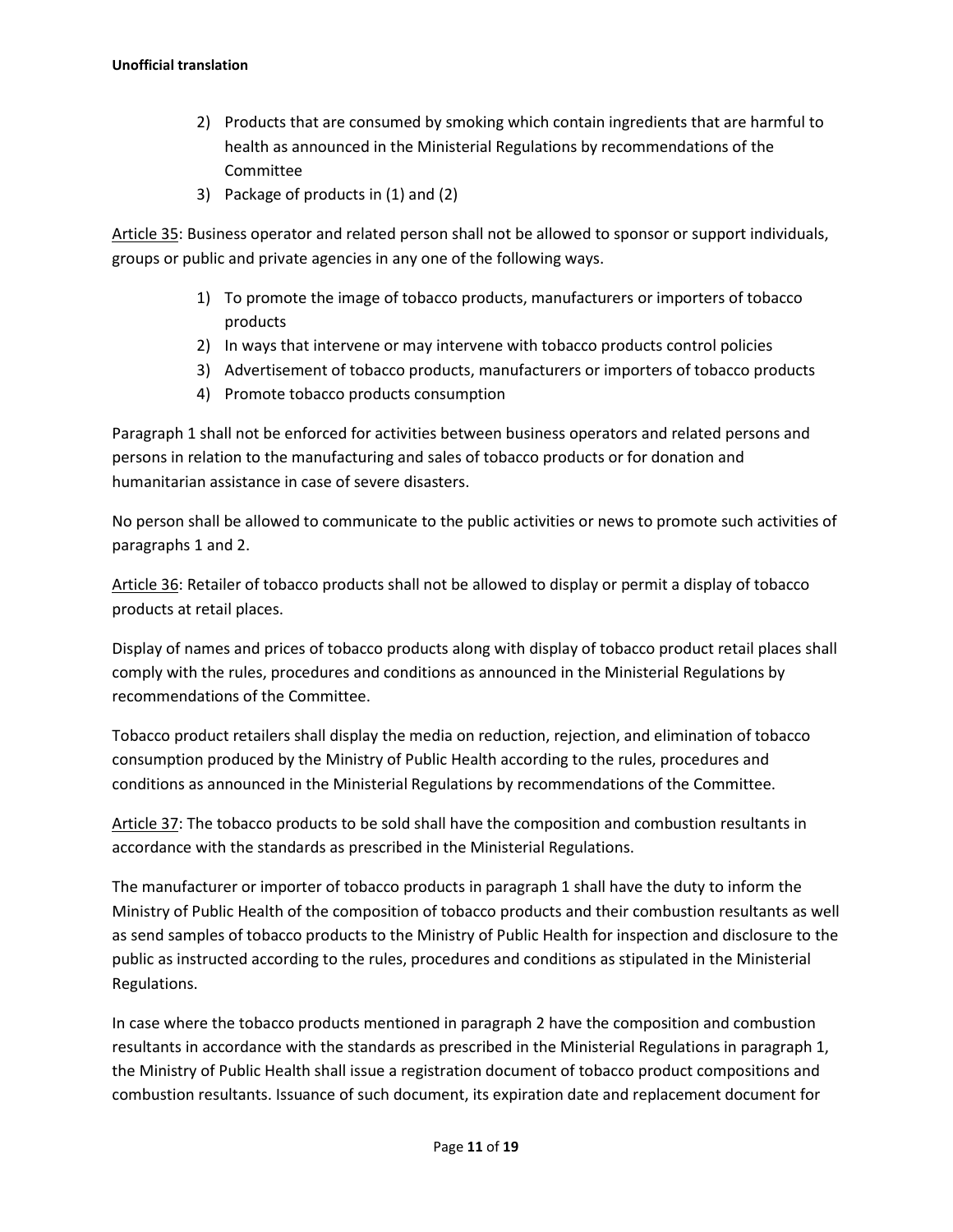such certificate shall be in accordance with the rules, procedures and conditions as stipulated in the Ministerial Regulations.

In case where the tobacco products mentioned in paragraph 2 have the composition and combustion resultants that are not in accordance with the standards as prescribed in the Ministerial Regulations in paragraph 1, the Minister shall have the power to order the prohibition of sale, importation, or to destroy the manufactured or imported tobacco products and inform the public accordingly about the order.

Expenses incurred in the inspection in paragraph 2 or destruction of tobacco products and public announcement in paragraph 4 shall be borne by the manufacturers or importers of such products according to the rules, procedures and conditions as stipulated in the Ministerial Regulations.

To protect the health and safety of the public, the Ministerial Regulations in paragraph 1 shall instruct the Minister to announce the rules for technical details, academic details or any matters deemed to require urgent changes.

Article 38: The manufacturer or importer of tobacco products must display the labels on the package of tobacco products, ensuring that size, color, logo, label, trademark, symbols and pictures are in accordance with the rules, procedures and conditions as prescribed in the Ministerial Regulations by recommendations of the Committee, before moving the products out of manufacturing sites or before importation into the Kingdom, depending on circumstances.

No person shall be allowed to sell tobacco products without arranging for the packages to exhibit trademark, logo, picture and text as prescribed in paragraph 1.

To protect the population's health and safety, the Committee shall have the power to consider revising the regulations as per paragraph 1 every 2 years, starting from the day that this Act takes full effect. If necessary, the Committee shall consider revising the regulations before the stipulated timeframe.

Article 39: No person shall be allowed to manufacture or import tobacco products of cigarettes containing below 20 rolls per pack or cigarette container.

Cigarettes must be sold in whole packs or containers and must not be divided for sale.

Sale of other tobacco products shall comply with the rules, procedures and conditions as stipulated in the Ministerial Regulations by recommendations of the Committee.

Article 40: The manufacturer or importer of tobacco products have the duty to report the volume of production or importation into the Kingdom, market share, marketing expense, income and expense as per Article 35, annual report, audited financial statement and any other information for the benefits of tobacco products control to the Committee, according to the rules, procedures and conditions as stipulated in the Ministerial Regulations by recommendations of the Committee.

## **Category 5**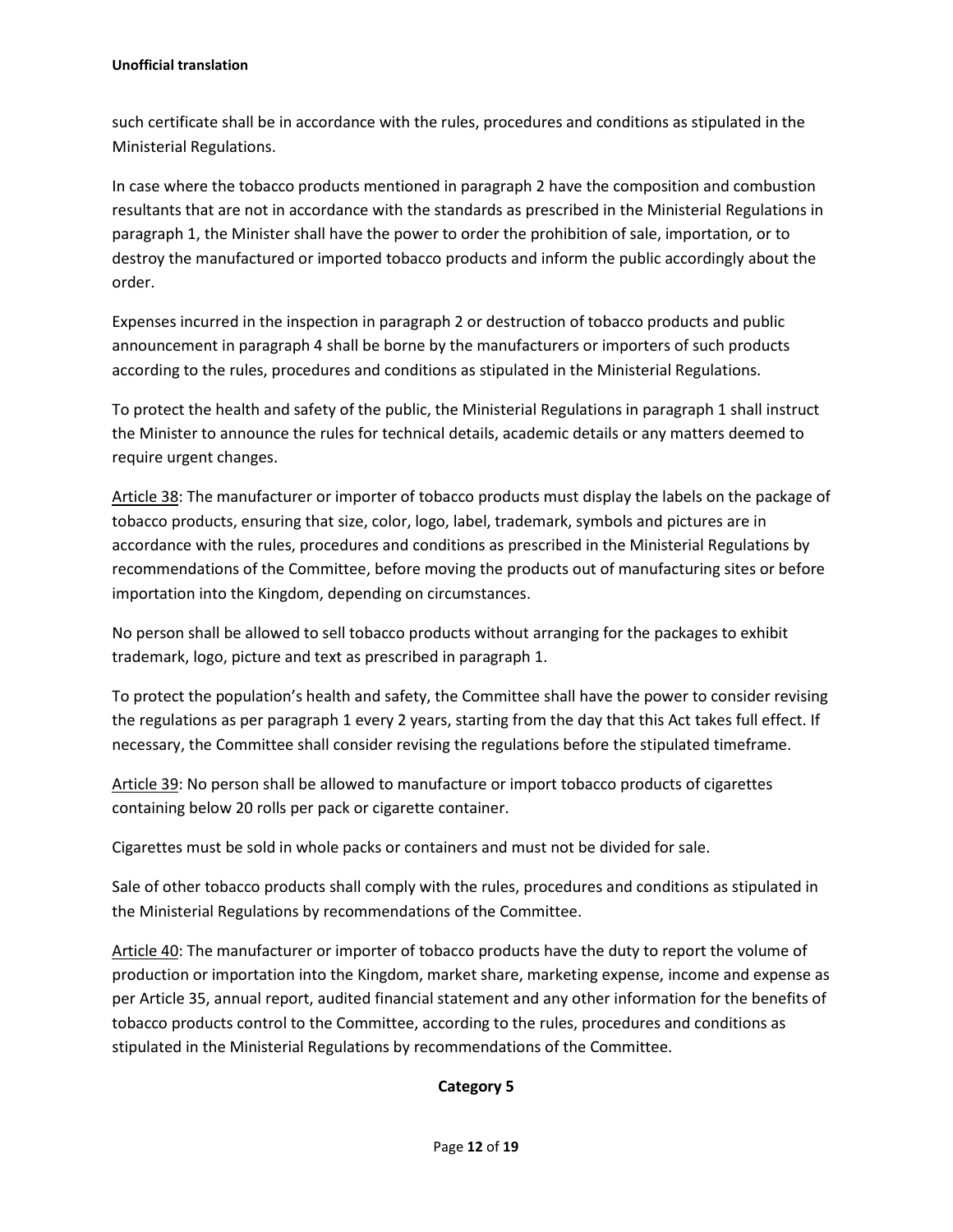## **Non-Smoker's Health Protection**

Article 41: The Minister, by recommendations of the Committee, shall have the power to designate by type or name, any part or all of public places, workplaces and vehicles as non-smoking areas.

The Minister, by recommendations of the Committee, may designate smoking areas within non-smoking areas in paragraph 1.

Article 42: No person, under the prescription of Article 41 paragraph 2, shall be allowed to smoke in non-smoking areas.

Article 43: When the Minister, by recommendations of the Committee, announces any public places, workplaces or vehicles as non-smoking areas, the operator shall arrange for such areas or vehicles to have the following conditions and characteristics.

- 1) To arrange signs clearly exhibiting that an area is a non-smoking area
- 2) To be absent of any equipment or facilities for smoking
- 3) To have conditions and other characteristics as prescribed in the Ministerial Regulations by recommendations of the Committee

Article 44: In case of announcement of the Ministerial Regulations under Article 41 paragraph 2, by recommendations of the Committee, the operator may arrange for smoking areas to have the following conditions and characteristics.

- 1) To arrange signs clearly exhibiting that an area is a smoking area
- 2) To ensure that the area is not located at the entrance and exit of the respective place or vehicle or any area that is within clear view
- 3) To ensure that the area is clearly separated and does not have characteristics that may cause nuisance to others
- 4) To exhibit media to promote reduction, rejection and elimination of tobacco products consumption, as prescribed in the Ministerial Regulations by recommendations of the Committee
- 5) To ensure that the area have the conditions and characteristics as prescribed in the Ministerial Regulations by recommendations of the Committee

Article 45: Non-smoking signs under Article 43 (1) or smoking areas under Article 44 (1) that the operators shall arrange must comply with the conditions and procedures as prescribed in the Ministerial Regulations by recommendations of the Committee.

Article 46: The operator shall have the duty to promote or warn that a place is a non-smoking area and control, dissuade or perform any other duties to prevent smoking in non-smoking areas.

In case of violation, i.e. smoking in non-smoking areas, if the operator has undertaken all actions as required and reasonably expected, the operator shall not be deemed guilty of such violation.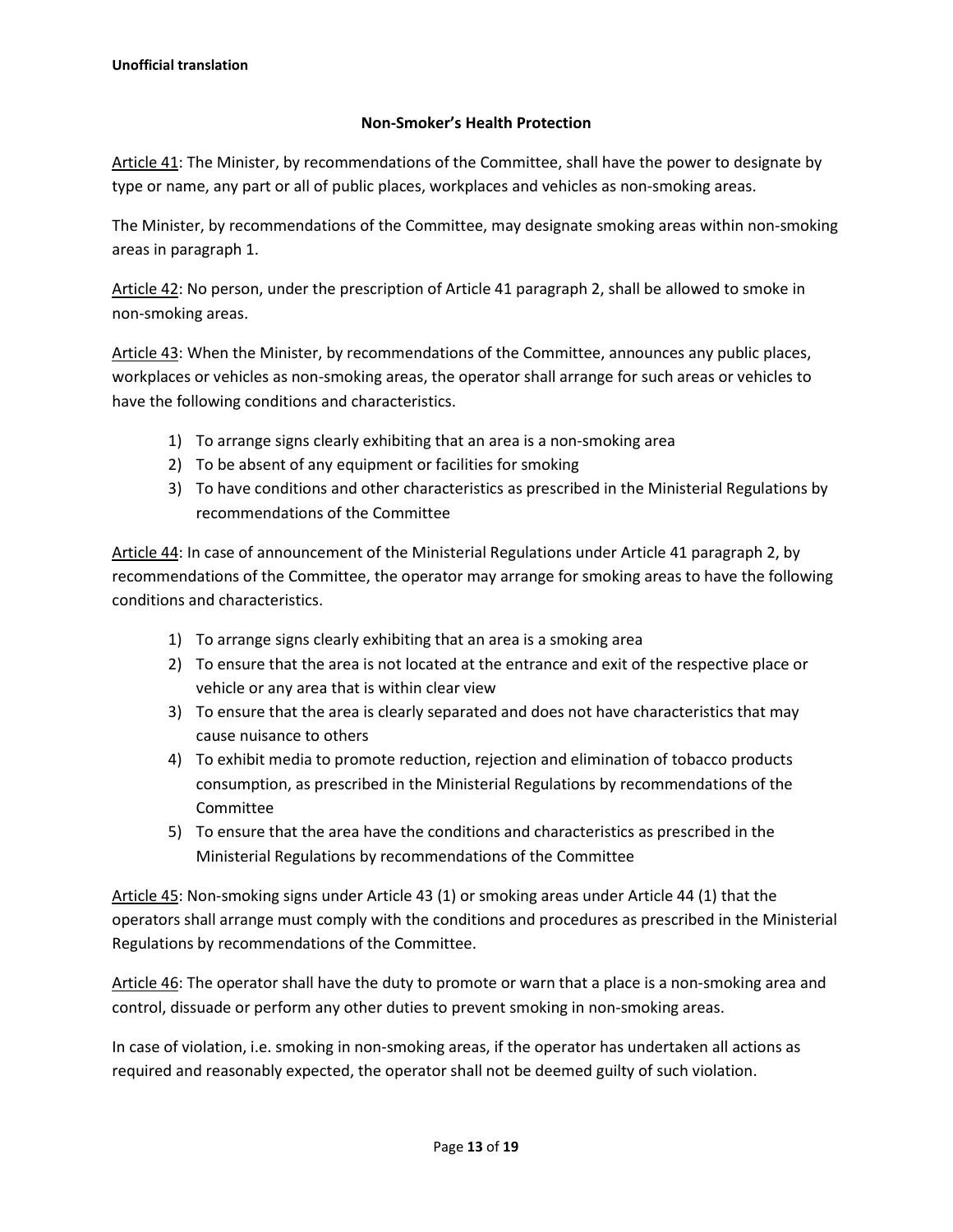### **Category 6**

#### **Officers**

Article 47: In executing the duties under Category 4 in this Act, the officer shall have following powers to;

- 1) Enter into any places during sunrise and sunset or official working hours of such places, including any vehicles, for inspection in case there is reasonable ground to suspect that an offense under Category 4 have been committed
- 2) Take reasonable quantity of tobacco products as a sample for inspection
- 3) Confiscate or seize tobacco products or other materials (partly or all) related to the manufacturing, importation, selling or violation under Category 4 of this Act as evidence for prosecution
- 4) Issue an inquiring letter or summon any person for interrogation or submission of document, information or any other items required for consideration of the officers or for prosecution
- 5) Photograph, video record, voice record or collect any other materials for an evidence

Article 48: In executing the duties under Category 5 in this Act, the officers shall have the following powers to;

- 1) Enter into public place or workplace during sunrise and sunset or official working hours of such places for inspection an offense under Category 5
- 2) Call to stop or enter into any vehicles for inspection in case there is reasonable ground to suspect that an offense under Category 5 have been committed
- 3) Issue an inquiring letter or summon any person for interrogation or submission of document, information or any other items required for consideration of the officers or for prosecution
- 4) Call to record the national ID card or any other documents indicating name, address and photo of beholder in case there is reasonable ground to suspect that an offense under Category 5 have been committed
- 5) Photograph, video record, voice record or collect any other materials for an evidence
- 6) Issue a fine ticket in case of violation of Category 5 of this Act. The issued fine ticket shall comply with the rules, procedures, conditions and format as prescribed in the Ministerial Regulation by recommendation of the Committee

Article 49: The officer at any position or level shall have full or partial power as prescribed under Articles 47 and 48 or be assigned such power by someone before any duties can be executed. Operational procedures and criteria of such officer at any position or level shall comply with the Ministerial Regulations. The assignment letter shall be prepared for the assigned officer to be carried with him/her.

Article 50: Any Related person shall properly facilitate the officer in executing the duties under Articles 47 and 48.

Article 51: In executing the duties under this Act, the officer shall present the ID card to the related persons.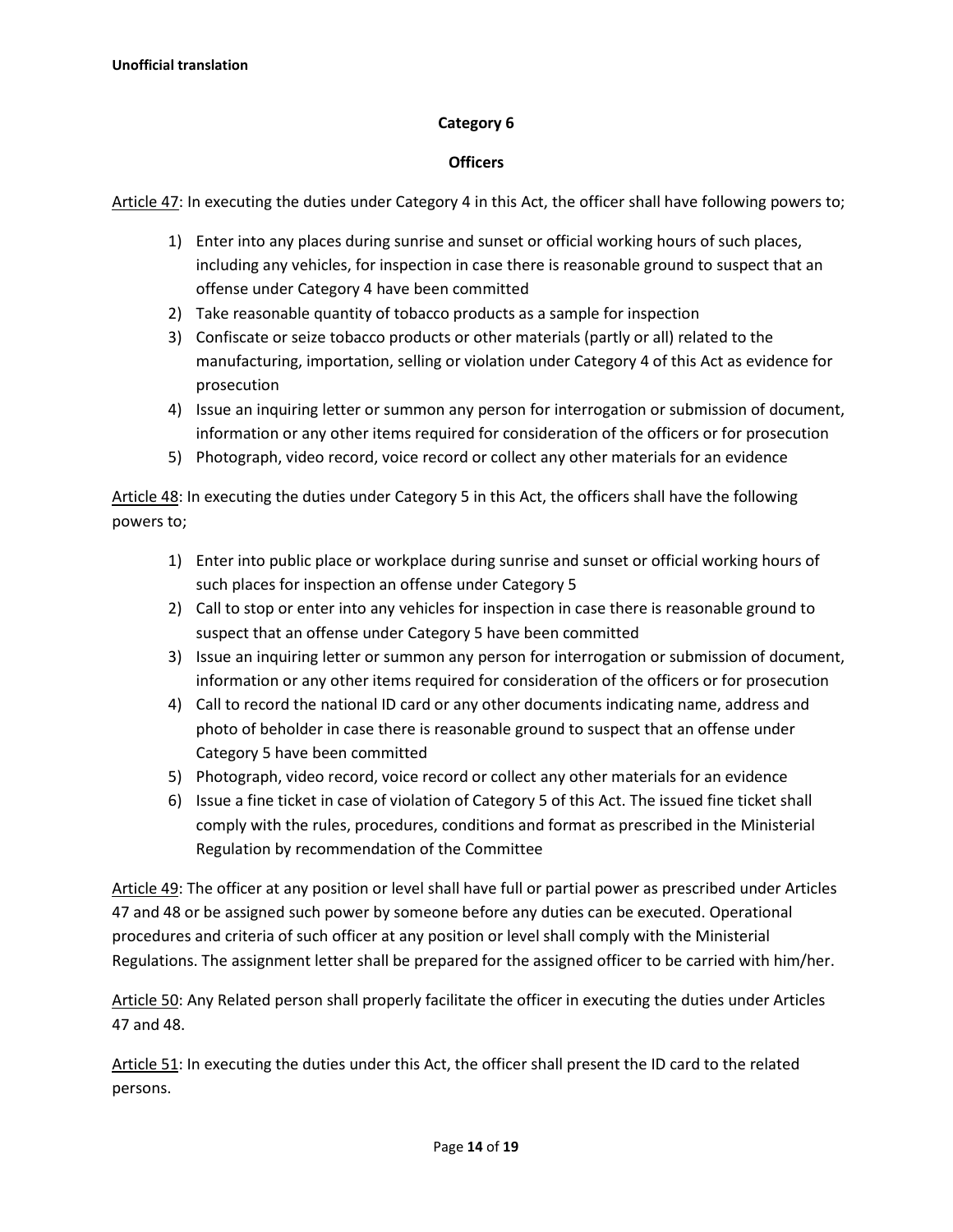The officer ID card shall comply with the format as prescribed in the Ministerial Regulations.

Article 52: In executing the duties under this Act, the officer shall be act as officers under the Criminal Code.

#### **Category 8**

#### **Penalty**

Article 53: Any person violating Article 26 paragraph 1 or 3 or Article 27 (1), (2) and (3) shall be subjected to imprisonment not exceeding 3 months or a fine not exceeding 30,000 THB or both.

Article 54: Any person violating Article 27 (4), (5), (6), (8) or (9), Article 28 or Article 29 shall be subjected to a fine not exceeding 40,000 THB.

Article 55: Any person violating Article 27 (7) shall be subjected to a fine not exceeding 20,000 THB.

Article 56: Any person violating Articles 30 or 31 shall be subjected to imprisonment not exceeding 6 months or a fine not exceeding 500,000 THB or both.

In case of violation under Articles 30 or 31 by the manufacturer, importer, exporter or advertising or marketing communication agency of tobacco products, the violator shall be subjected to imprisonment not exceeding 1 year or a fine not exceeding half of the advertisement or marketing communication expenses but no less than 1,500,000 THB or both.

Besides the punishment from paragraphs 1 and 2, the violator shall be subjected to an additional fine at a rate of 50,000 THB per day during the violation period or until the violation is rectified.

Article 57: Any person violating Article 32 paragraph 1 shall be subjected to a fine not exceeding 100,000 THB.

Any person violating Article 32 paragraph 2 shall be subjected to a fine not exceeding 50,000 THB.

Article 58: Any person violating Article 33 shall be subjected to a fine not exceeding 200,000 THB.

Article 59: Any person who manufactures or imports for sale or general distribution, or advertises or performs marketing communication of tobacco products under Article 34 (1) (2) or (3), shall be subjected to a fine not exceeding 100,000 THB.

Any person who sells tobacco products under Article 34 (1) (2) or (3) shall be subjected to a fine not exceeding 50,000 THB.

Article 60: Any business operator violating Article 35 paragraph 1 shall be subjected to imprisonment not exceeding 1 year or a fine not exceeding half of the expenses for such activities but no less than 1,500,000 THB or both.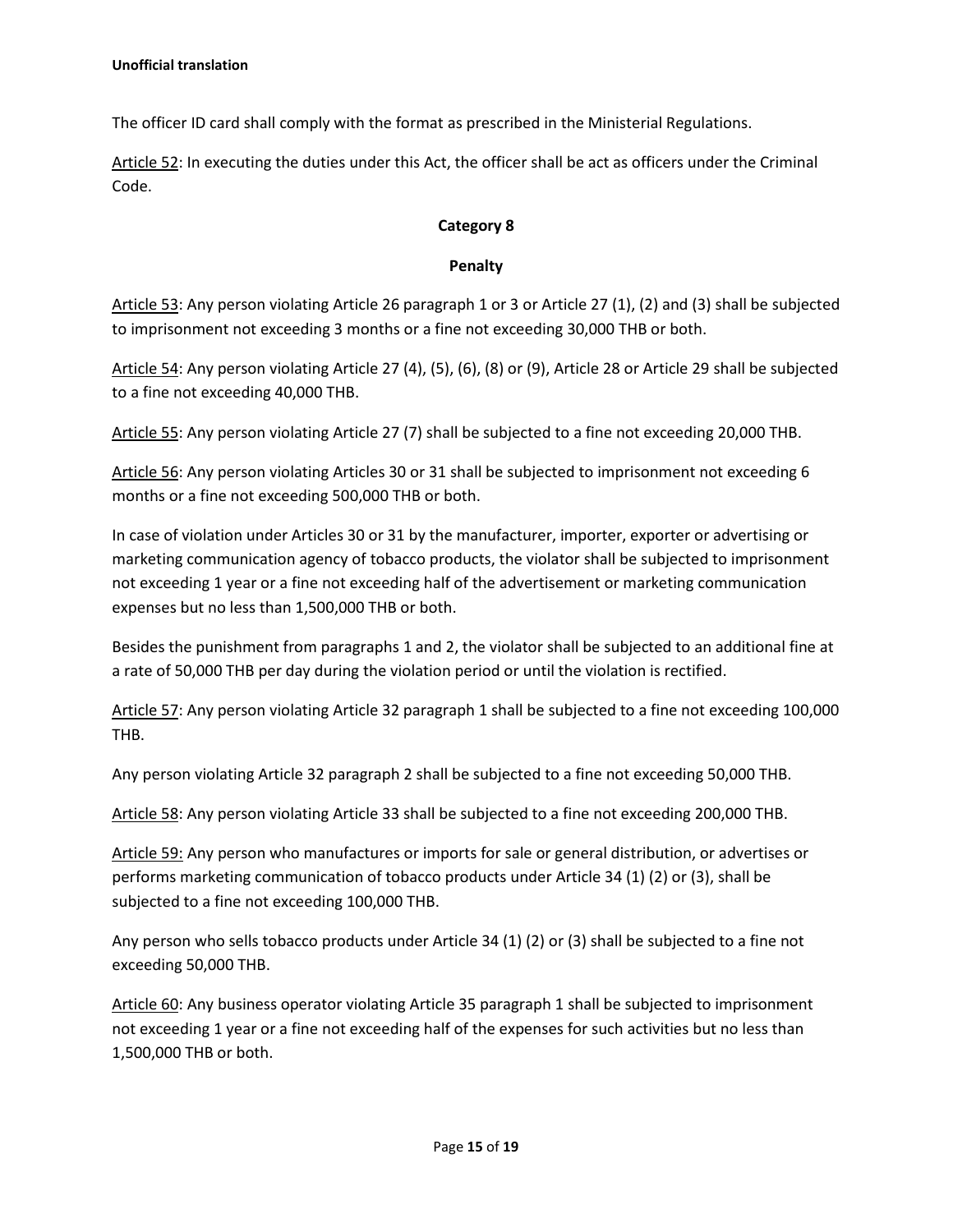In case the action in paragraph 1 is carried out by a contractor or an assigned person to perform the duties under Article 35 paragraph 1, such person shall be subjected to the same penalty as per paragraph 1.

Any related person violating Article 35 paragraph 1 shall be subjected to imprisonment not exceeding 1 year or a fine not exceeding 500,000 THB or both.

Any person violating Article 35 paragraph 3 shall be subjected to a fine not exceeding 500,000 THB.

Article 61: Any tobacco product retailer violating Article 36 paragraph 1 shall be subjected to a fine not exceeding 40,000 THB.

Any tobacco product retailer not complying with Article 36 paragraphs 2 and 3 shall be subjected to a fine not exceeding 5,000 THB.

Article 62: In case of violation under Articles 26, 28, 29, 32, 33 or 36 paragraph 1 by a manufacturer or importer of tobacco products, the penalty imposed shall be 3 folds that which is prescribed for that violation.

Article 63: Any manufacturer or importer of tobacco products who do not declare or partially declares or falsely declares the products under Article 37 Paragraph 2 shall be subjected to imprisonment not exceeding 6 months or a fine not exceeding 200,000 THB or both.

Any manufacturer or importer of tobacco products violating the order to prohibit selling, importation or destruction of tobacco products under Article 37 Paragraph 4 shall be subjected to imprisonment not exceeding 1 year or a fine not exceeding 500,000 or both.

In case of violation on prohibited selling, importation or destruction of tobacco products under Article 37 Paragraph 4 being carried out by a person other than the manufacturer or importer of tobacco products, the violator shall be subjected to a fine not exceeding 40,000 THB.

Article 64: Any person not complying with Article 38 paragraph 1 shall be subjected to a fine not exceeding 200,000 THB.

Any person violating Article 38 paragraph 2 shall be subjected to a fine not exceeding 40,000 THB.

Article 65: Any person violating Article 39 paragraph 1 shall be subjected to a fine not exceeding 300,000 THB.

Any person violating Articles 39 paragraphs 2 or not complying with Article 39 paragraph 3 shall be subjected to a fine not exceeding 40,000 THB.

Article 66: Any Manufacturer or importer of tobacco products who does not declare or partially declares the products under Article 40 shall be subjected to imprisonment not exceeding 6 months or a fine not exceeding 100,000 THB or both.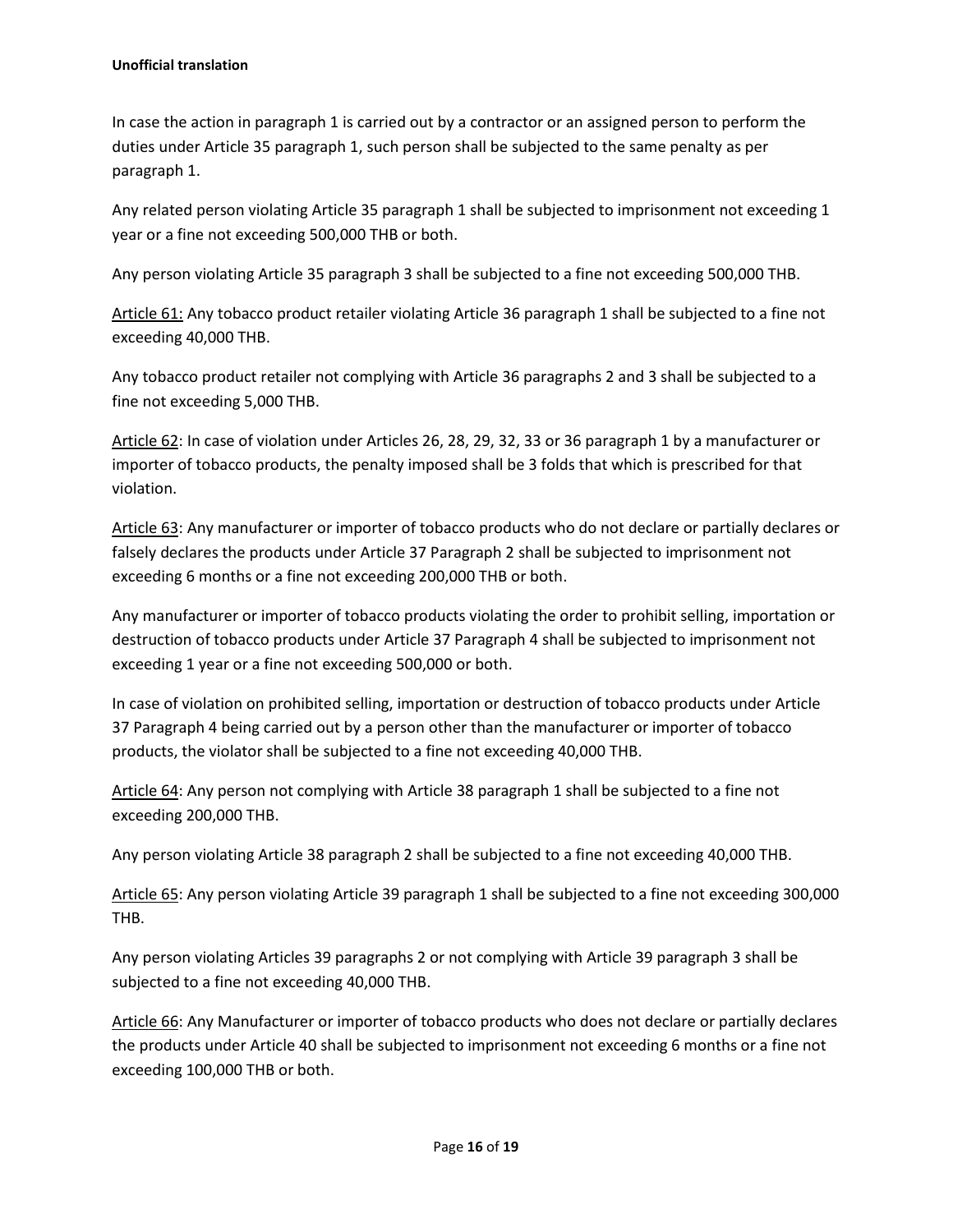Any manufacturer or importer of tobacco products who falsely declares the products under Article 40 shall be subjected to imprisonment not exceeding 1 year or a fine not exceeding 200,000 THB or both.

Article 67: Any person violating Article 42 shall be subjected to a fine not exceeding 5,000 THB.

Article 68: Any operator not complying with Articles 43 or 44 shall be subjected to a fine not exceeding 50,000 THB.

Article 69: Any operator not complying with Article 45 shall be subjected to a fine not exceeding 5,000 THB.

Article 70: Any operator not complying with Article 46 paragraph 1 shall be subjected to a fine not exceeding 3,000 THB.

Article 71: Any person blocking or failing to properly facilitate the officer on duty under Articles 47 or 48 shall be subjected to imprisonment not exceeding 1 month or a fine not exceeding 10,000 THB or both.

Article 72: Any person not paying the fine with inappropriate reasons as per the ticket issued by the officer on duty under Article 48 (6) within a specified period of such ticket shall be subjected to additional penalty in the amount equal to the fine as per the original ticket.

Article 73: In case the violator who is subjected to punishment in accordance with this Act is a legal entity, if the violation by such legal entity arises as a result of an order or action of any person, absence of an order or failure to perform duties as per the responsibilities of the managing director, manager or any other persons responsible for the operation of such legal entity, the person shall be subjected to the penalty as prescribed for the concerned violations.

Article 74: For all guilt under this Act that is punished only by fining, the Committee or person assigned by the Committee shall have the power to make comparison in accordance with the regulations as announced by the Committee in the Government Gazette.

After the violator has paid the fine in the amount as per the comparison and within the stipulated timeline, the case shall be closed in accordance with the consideration of the Criminal Code.

#### **Special Provision**

Article 75: For the initial appointment, the Committee shall comprise committee members under Article 6 (1) (2) and (3) and the Director-General of Department of Disease Control shall act as committee member and secretary, performing the duties of the Committee under Article 6 until the appointment of expert committee members under Article 6 (4) and (5). The period shall not exceed 120 days after enactment of this Act. In this regard, the Director-General of Department of Disease Control shall appoint two officials from the Department of Disease Control responsible for tobacco products control as assistant secretaries.

Article 76: For the initial appointment, Bangkok Tobacco Products Control Committee shall comprise committee members under Article 16 (1) (2) and (3) and one Deputy Director of Bangkok Health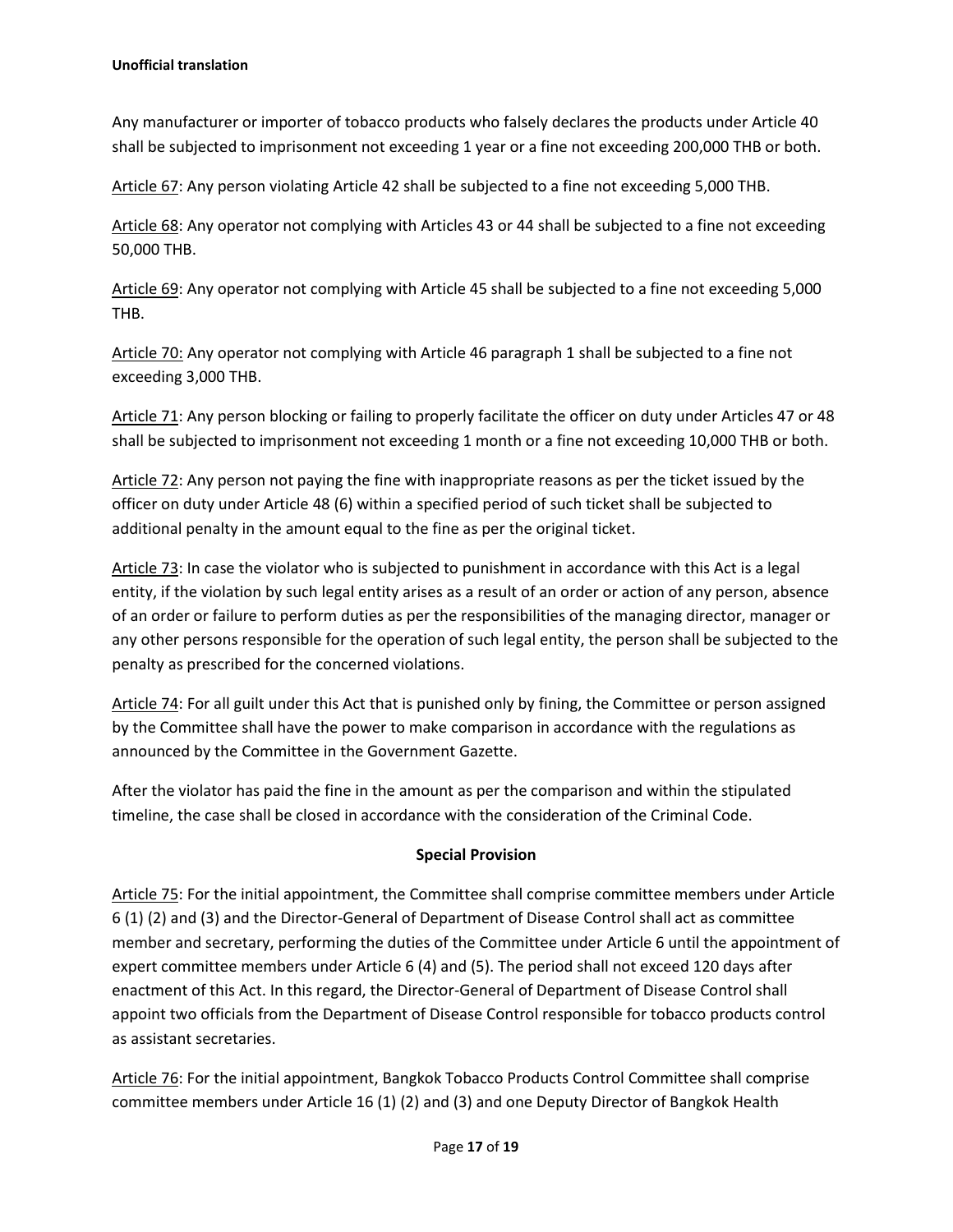Department as appointed by the Bangkok Governor shall act as committee member and secretary, performing the duties of the Committee under Article 16 until the appointment of expert committee members under Article 16 (4). The period shall not exceed 120 days after enactment of this Act. In this regard, the Bangkok Governor shall appoint two officials from the Bangkok Health Department as assistant secretaries.

Article 77: For the initial appointment, Provincial Tobacco Products Control Committee shall comprise committee members under Article 21 (1) (2) and (3) and the Provincial Chief Medical Officer shall act as committee member and secretary, performing the duties of the Committee under Article 21 until the appointment of expert committee members under Article 21 (4). The period shall not exceed 120 days after enactment of this Act. In this regard, the Provincial Governor shall appoint two officials from the Provincial Health Office as assistant secretaries.

Article 78: Declaration of composition of tobacco products under Tobacco Products Control Act B.E. 2535 before the enactment date of this Act shall remain active until the due date specified in the registration document of tobacco product composition.

Article 79: Ministerial Regulations and Announcements under Tobacco Products Control Act B.E. 2535 and Non-Smokers' Health Protection Act B.E. 2535 in effect before the enactment date of this Act shall remain active as long as they do not contradict with this Act until the announcement of Ministerial Regulations, Guidelines or Notifications under enforcement of this Act.

The Ministerial Regulations, Guidelines or Notifications shall be announced within 1 year after enactment date of this Act. In case of failure to do so, the Minister shall report the reasons to the Cabinet.

Countersigned by

General Prayut Chan-ocha

Prime Minister

## **Charge Rates**

- 1) Registration document of tobacco product compositions and combustion resultants at 100,000 THB per document.
- 2) The copy of the registration document of tobacco product compositions and combustion resultants at 2,000 THB per document.

**Rationale**